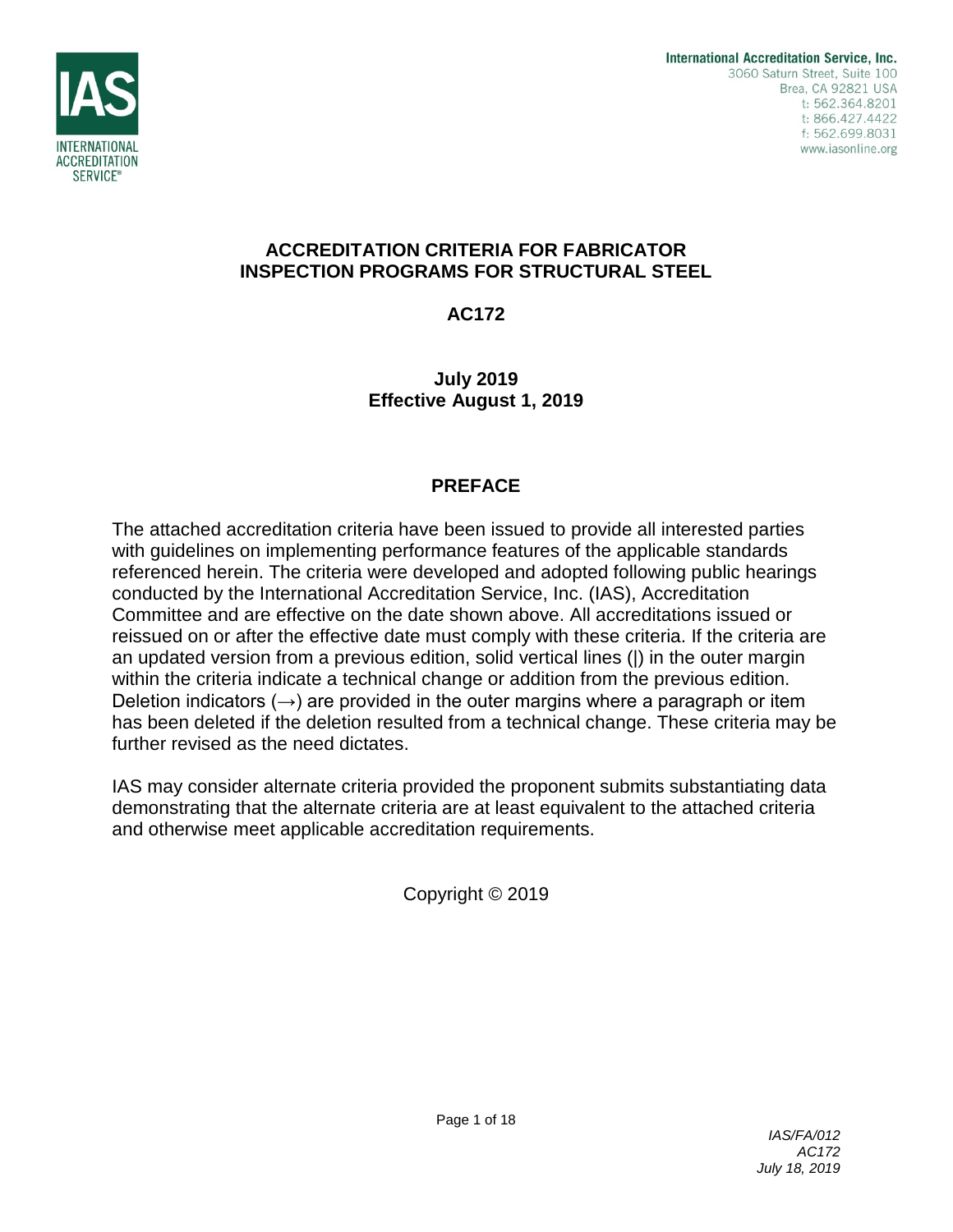# **ACCREDITATION CRITERIA FOR FABRICATOR INSPECTION PROGRAMS FOR STRUCTURAL STEEL**

### **1. INTRODUCTION**

- 1.1. **Scope**: These criteria set forth the requirements for obtaining and maintaining International Accreditation Service, Inc. (IAS), Fabricator Inspection Programs for Structural Steel accreditation. These criteria supplement the IAS Rules of Procedure for Accreditation of Fabricator Inspection Programs.
- 1.2. **Overview**: Accredited entities complying with these criteria will have demonstrated they have the personnel, organization, experience, knowledge, quality procedures and commitment to fabricate in accordance with specified requirements. IAS-accredited inspection programs for manufacturers of metal building systems operate under a documented management system developed in concert with IAS-accredited inspection agency which conducts unannounced inspections to verify continued compliance with these criteria. The management system includes the manufacturer's written fabrication procedures and quality control manuals which provide a basis for control of materials and workmanship, with periodic inspections of fabrication and quality control practices by an IAS-accredited inspection agency. Although accredited entities are evaluated on their performance measures to consistently produce products of the required quality mandated by specified requirements, these criteria do not cover the products or the design or performance characteristics of the products.
- 1.3. **Normative and Reference Documents**: Publications listed below refer to current editions (unless otherwise stated).
	- 1.3.1. International Building Code®, published by the International Code Council.
	- 1.3.2. IAS Rules of Procedure for Accreditation of Fabricator Inspection Programs.
	- 1.3.3. American Welding Society: D1.1, D1.3, D1.4, AASHTO/AWS D1.5 and D1.8 Structural Welding Code.
	- 1.3.4. American Welding Society: A2.4, Standard Symbols for Welding, Brazing, and Nondestructive Examination.
	- 1.3.5. American Welding Society: A3.0, Standard Welding Terms and Definitions Including Terms for Adhesive Bonding, Brazing, Soldering, Thermal Cutting, and Thermal Spraying.
	- 1.3.6. American Welding Society: QC1, Standard for AWS Certification of Welding Inspectors.
	- 1.3.7. Canadian Standards Association: W178.2, Certification of welding inspectors.
	- 1.3.8. The Society for Protective Coatings (SSPC):
		- 1.3.8.1. SSPC Painting Manual, Volume 1, Good Painting Practice.
		- 1.3.8.2. SSPC Painting Manual, Volume 2, Systems and Specifications.

Page **2** of **18**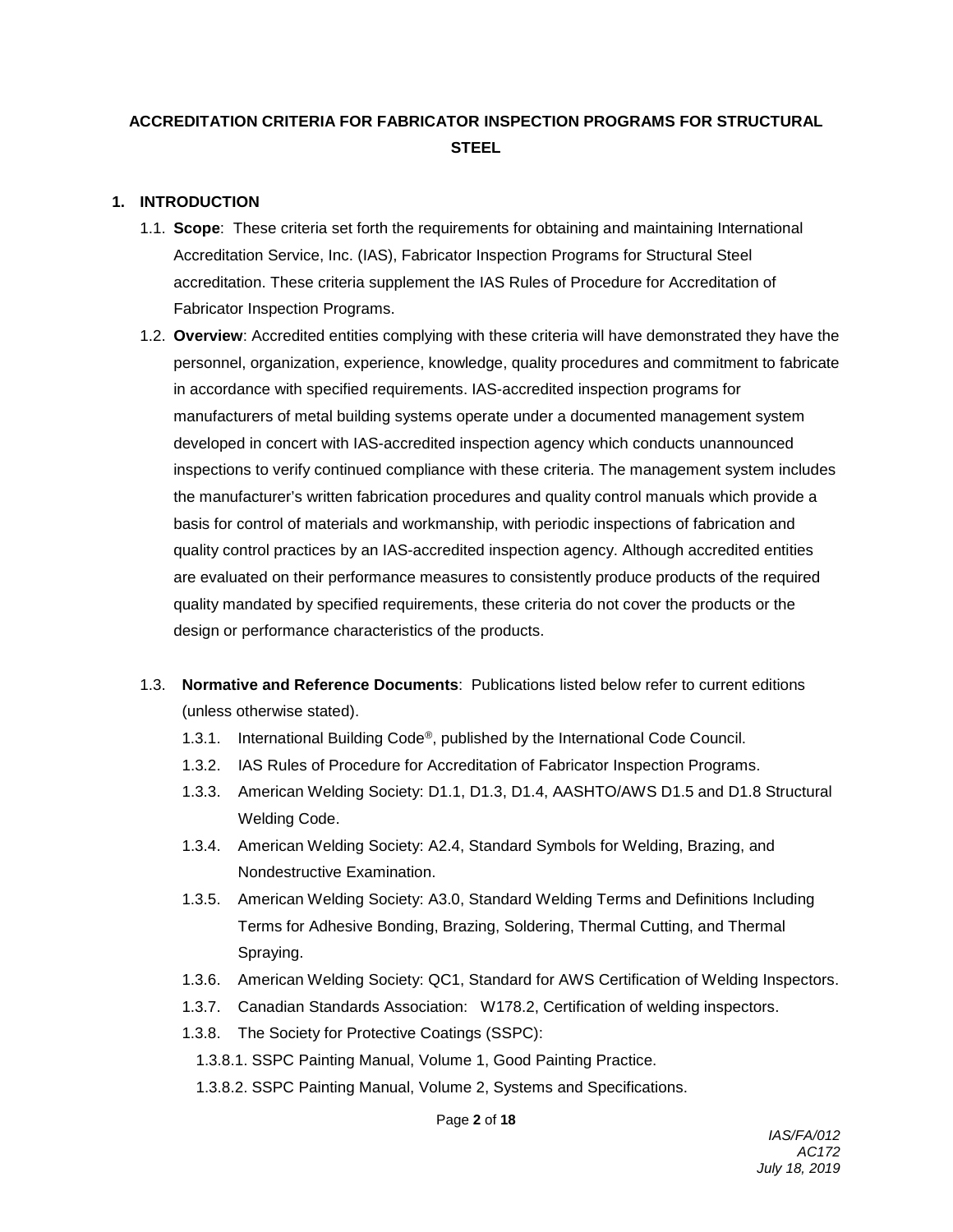- 1.3.9. Research Council on Structural Connections: RCSC Specification for Structural Joints Using ASTM A325 or A490 Bolts.
- 1.3.10. ISO 9606-1, Qualification testing of welders Fusion welding Part 1: Steels.
- 1.3.11. The American Society for Nondestructive Testing (ASNT): SNT-TC-1A Personnel Qualification and Certification in Nondestructive Testing.
- 1.3.12. American Institute of Steel Construction (AISC), ANSI/AISC 360 Specification for Structural Steel Buildings.
- 1.3.13. American Iron and Steel Institute: AISI S100: North American Specification for the Design of Cold-Formed Steel Structural Members.
- 1.3.14. ASTM C1513: Standard Specification for Steel Tapping Screws for Cold-Formed Steel Framing Connections.

### **2. DEFINITIONS**

For the purposes of these accreditation criteria, the definitions given in the ISO/IEC Standard 17000 series, and the definitions that follow, apply.

- 2.1. **Approved Fabricator**: An established and qualified person, firm or corporation approved by the building official pursuant to the *International Building Code®*, published by the International Code Council.
- 2.2. **Contract Documents**: Documents that describe the fabricator's responsibilities for a given project. These documents include work orders, drawings, and project specifications.
- 2.3. **Corrective Action**: Implemented action of solutions necessary to eliminate or reduce the root cause of an identified problem.
- 2.4. **DAR (Designated Accreditation Representative)**: A quality professional, designated by the fabricator who has demonstrated competence in managing and implementing a management system with consistent results.
- 2.5. **DARD (Designated Accreditation Representative Deputy)**: An employee designated by the fabricator who has demonstrated competence in managing and implementing the fabricator's management system during a temporary absence of the DAR. **Note**: Reference Appendix A of AC172 for the requirements of the Designated Accreditation Representative.
- 2.6. **Management System**: A set of interrelated or interacting elements that organizations use to direct, control and coordinate how policies are implemented and objectives are achieved. Previously, this was referred to as Quality System.
- 2.7. **Nonconformance**: An action employed that renders a member or component unacceptable for the intended use as specified in contract specifications or these criteria.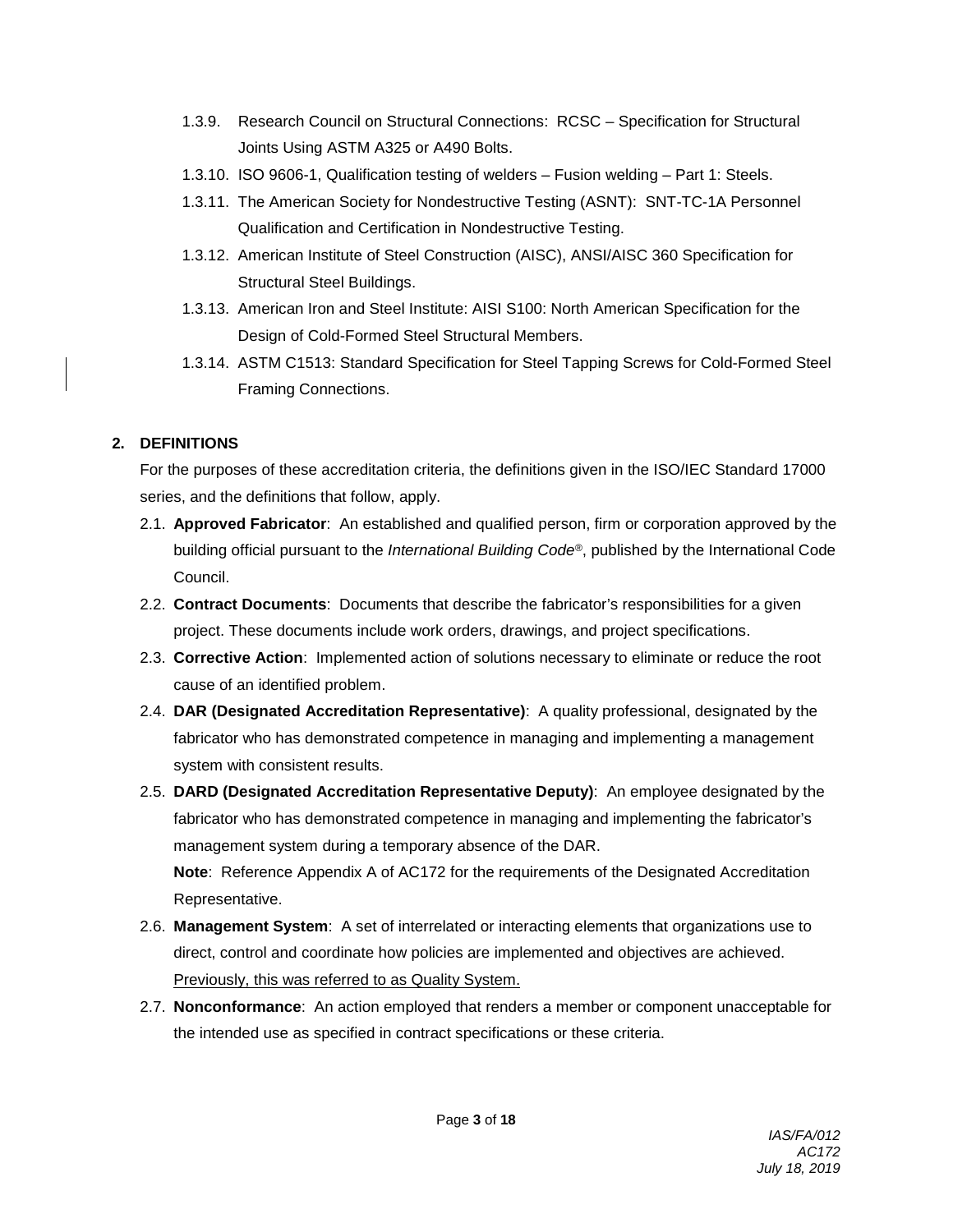- 2.8. **Nondestructive Testing (NDT)**: The process of inspecting, testing, or evaluating materials, components or assemblies for discontinuities, or differences in characteristics without destroying the serviceability of the part or system.
- 2.9. **PQR**: Procedure Qualification Record in accordance with AWS or AASHTO/AWS Standards, as applicable.
- 2.10. **Procedure**: An implemented and written document that describes who does what, when, where, why and how.
- 2.11. **Product**: Result of activities or processes.
- 2.12. **Project**: A process consisting of a set of coordinated and controlled activities undertaken to achieve customer requirements.
- 2.13. **Quality Assurance**: Measurable systematic actions to assure confidence that the implementation of planned activities results in meeting objectives, goals and project specifications.
- 2.14. **Quality Control**: The act of examination, testing or measurement that verifies processes, services or that documents conform to specified criteria.
- 2.15. **Quality Plan**: A written document prepared by the designated accreditation representative that describes the procedures and policies implemented to assure product quality meets specific contract documents. As a minimum, quality plans must meet the requirements of AC172.
- 2.16. **Repair**: Action taken to render a member or component acceptable for the intended use.
- 2.17. **Scope of Accreditation**: Specific conformity assessment services for which accreditation is sought or has been granted.
- 2.18. **Specification**: A document that states the obligatory requirements the product must conform to.
- 2.19. **Steel Construction, Cold-formed**: That type of construction made up entirely or in part of steel structural members cold formed to shape from sheet or strip steel such as roof deck, floor and wall panels, studs, floor joists, roof joists and other structural elements.
- 2.20. **Steel Element, Structural**: Any steel structural member of a abuilding or structure consisting of rolled shapes, pipe, hollow structural sections, plates, bars, sheets, rods or steel castings other than cold-formed steel or steel joist members.
- 2.21. **Steel Joist**: Any steel structural member of a building or structure made of hot-rolled or coldformed solid or open-web sections or riveted or welded bard strip or sheet steel members, or slotted and expanded, or otherwise deformed rolled sections.
- 2.22. **WPS**: Welding Procedure Specification in accordance with American Welding Society D1.1, D1.3, D1.4, or AASHTO/AWS D1.5, and D1.8 as applicable.

# **3. ELIGIBILITY**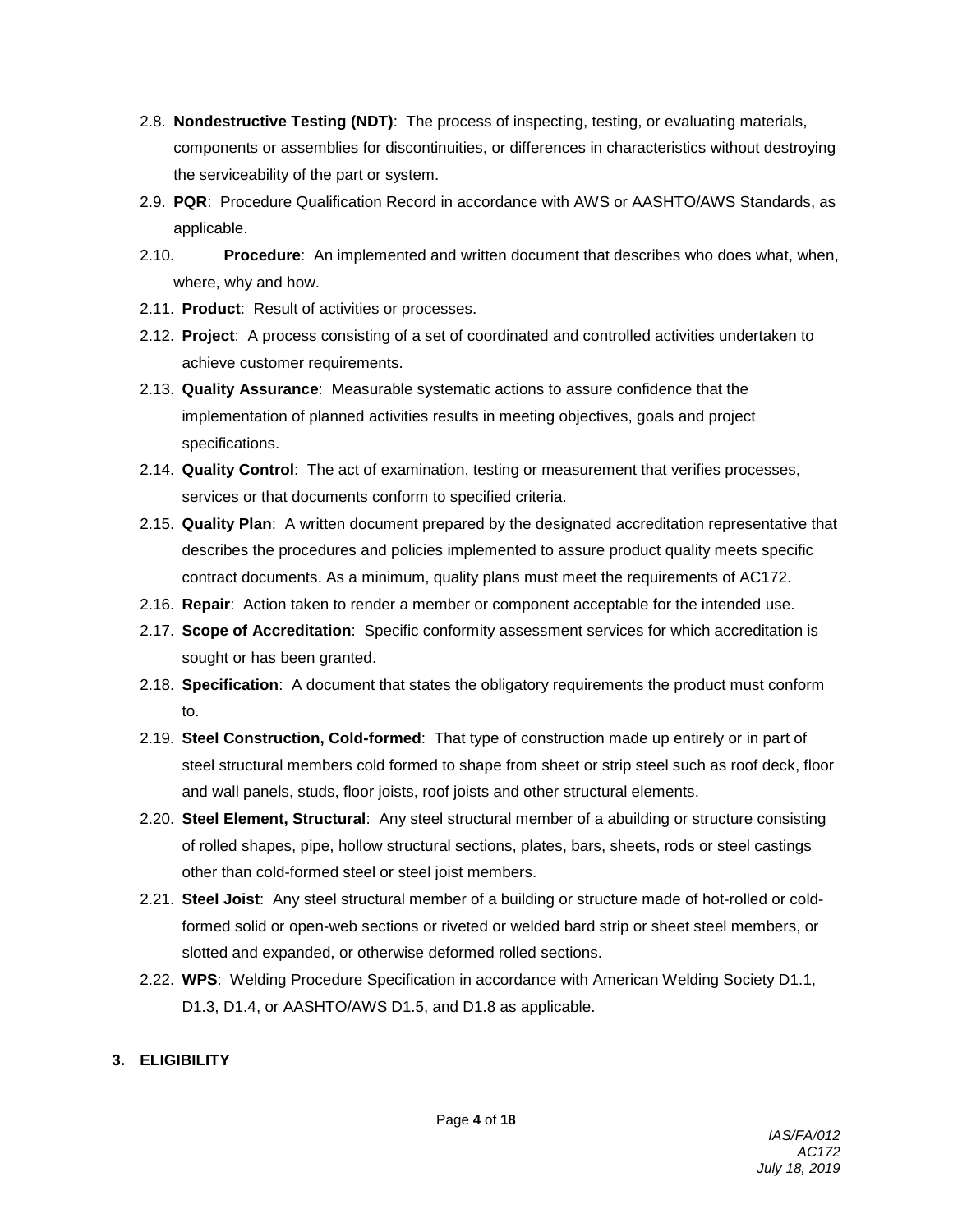Accreditation services are available to structural steel fabrication inspection program facilities that meet the requirements of these criteria.

### **4. REQUIRED BASIC INFORMATION**

- 4.1. Fabricator inspection programs for structural steel must demonstrate compliance with the following requirements:
	- 4.1.1. The requirements of these accreditation criteria;
	- 4.1.2. IAS Rules of Procedure for Accreditation of Fabricator Inspection Programs.

# 4.2. **General Requirements**

# 4.2.1. **Quality System**

- 4.2.1.1. The fabricator shall establish and implement a management system that is fully documented. This documented management system must describe the fabricator's procedures and quality activities for ensuring that fabricated products meet the specified requirements of these criteria.
- 4.2.1.2. The fabricator in concert with an IAS-accredited inspection agency, shall prepare and submit to IAS its documented management system, including a cross-reference matrix ensuring that the general requirements in Section 4.2, data in Section 4.3, the statements in Section 4.4, and the written procedures noted in Section 4.5 of these accreditation criteria have been included.
- 4.2.1.3. The submitted management system document must be signed and dated by the highest level of authority within the organization.
- 4.2.1.4. The submitted management system document must be signed and dated by an authorized representative of an IAS-accredited inspection agency, attesting that the inspection agency has reviewed the fabricator's documented management system and that the fabricator's documented management system is sufficient to schedule an onsite joint assessment with IAS.
- 4.2.2. **Designated Accreditation Representative**: The fabricator shall designate a Designated Accreditation Representative who has the necessary training and experience to complete the tasks listed in Sections 4.2.2.1. through 4.2.2.5. The Designated Accreditation Representative shall report directly to the highest level of authority within the organization. The Designated Accreditation Representative shall have the following responsibilities:

**Note**: Responsibilities noted in Sections 4.2.2.1. through 4.2.2.5. may be delegated to individuals such as a quality manager, where appropriate.

4.2.2.1. Maintaining the fabricator's documented management system in accordance with these criteria.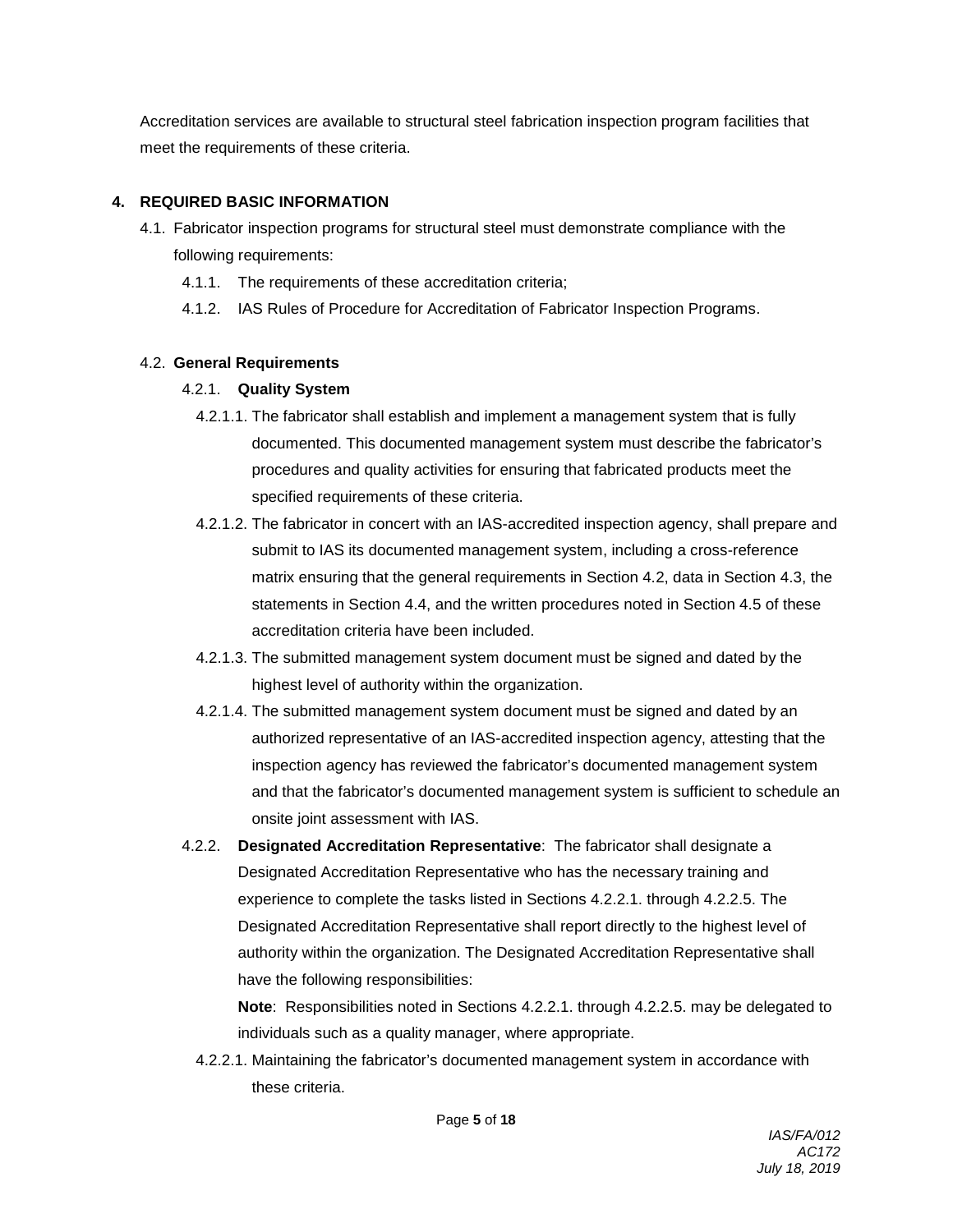- 4.2.2.2. Monitoring the effective implementation of the fabricator's documented management system and reporting the results to the highest level of authority annually.
- 4.2.2.3. Assuring that, as a minimum, annual internal audits are conducted and documented, and that corrective actions are effectively implemented.
- 4.2.2.4. Assuring that annual management reviews are conducted and documented to assure the adequacy and effectiveness of the management system. Annual management reviews must include a summary and a documented plan of action for improvement. Documents to be considered during the annual management review must include, but are not limited to, customer complaints, back charges, internal audit results and corrective actions.
- 4.2.2.5. Developing quality plans that meet project specifictions and having knowledge of and access to the appropriate documents to meet this requirement.
- 4.2.3. **In-house Quality Control (QC) Inspector**: The fabricator shall designate an in-house quality control inspector(s) who, as a minimum, must meet the following requirements:
	- 4.2.3.1. Be a Certified Welding Inspector (CWI) in accordance with the provisions of AWS QC1 or the equivalent requirements of the Canadian Standards Association (CSA) Standard W178.2 or ICC Structural Steel and Bolting Special Inspector, or Structural Welding Special Inspector.
	- 4.2.3.2. Be familiar with and demonstrate knowledge of codes and specifications, as appropriate, for the scope of work specified in the contract documents.
	- 4.2.3.3. Be responsible for assuring that only qualified and certified welders are used, as specified by contract documents for the welding process and procedures permitted for use.
	- 4.2.3.4. Be responsible for assuring continuity of the welders' qualifications as required by American Welding Society (AWS) D1.1.
	- 4.2.3.5. Be responsible for overall workmanship and for making sure that all weldments are 100% visually inspected. Although inspections may be delegated to qualified personnel during the receipt and in-process stages of assembly, it is the responsibility of the quality manager to ensure that inspections are performed and that the product meets project requirements.
	- 4.2.3.6. Be responsible for ensuring that incoming raw materials are properly identified and inspected for compliance with quality plans and specifications.
	- 4.2.3.7. Be responsible for ensuring and documenting that the final fabrication assembly can be traced back to the incoming materials, the quality assurance inspection records and the individual welder.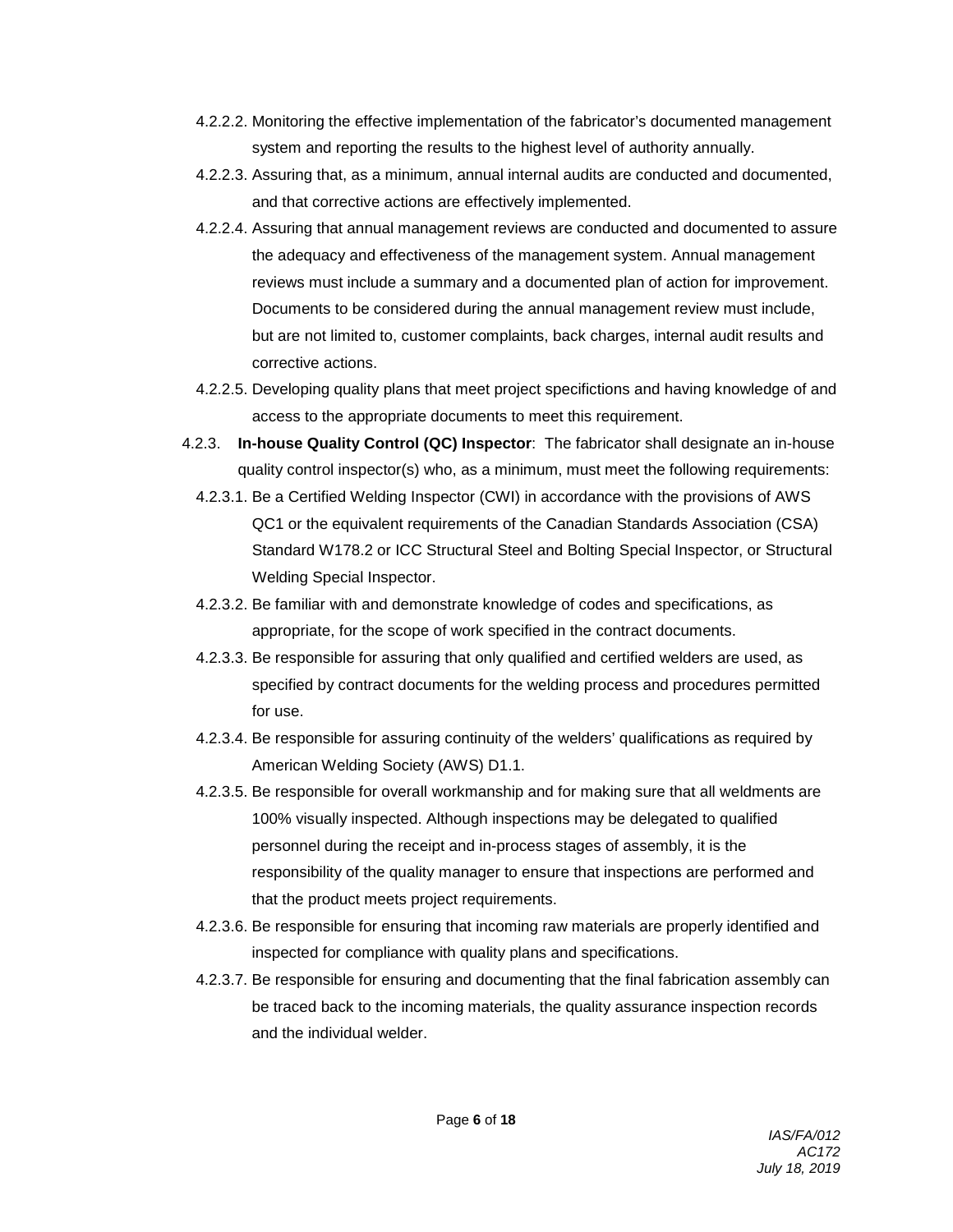- 4.2.3.8. Be responsible for reviewing all Welding Procedure Specifications (WPSs) and Procedure Qualification Records (PQRs) and ensuring they are adequate before they are used in production welding operations. **Note**: Approval of welding procedures must be obtained by the customer when specified by contract documents
- 4.2.4. **Welding Personnel**: The fabricator shall ensure that the following conditions are met:
	- 4.2.4.1. All welding personnel shall be qualified by the test as described in AWS D1.1 or D1.3, or other accepted country-specific test standard, as appropriate, by a qualified independent third-party agency. Third-party qualification shall be by certification as an AWS Certified Welding Inspector (CWI) in accordance with the provisions of AWS QC1, *Standard for AWS Certification of Welding Inspectors*, or current qualification by the appropriate Canadian Welding Bureau (CWB) to the requirements of the Canadian Standards Association Standard W178.2, *Certification of Welding Inspectors;* or current qualification by approved third-party agencies, such as those accredited by an accreditation body that is an IAS Mutual Recognition Arrangement (MRA) partner, per ISO 9606-1 or by the International Code Council as an ICC Structural Welding Special Inspector (S2). The in-house CWI, CWB, or ICC Structural Welding Special Inspector (S2) may administer the welding tests; however, the qualification coupon shall be evaluated by the third-party CWI, CWB or ICC Structural Welding Special Inspector (S2). If tensile testing is required for qualification of welding personnel, the test, or test sample, must be sent to an IAS-accredited testing laboratory for examination. Such laboratories must be accredited by IAS or by an accreditation body that is a partner with IAS in an MRA.
	- 4.2.4.2. All welding personnel shall have and use an identifying number, letter or symbol for the purpose of traceability.
- 4.2.5. **Mechanical Fasteners**
	- 4.2.5.1. **Bolting**: Procedures shall be developed as required in the project documents and shall address the following: fitting, snug-tight, pre-tensioning, and faying surfaces.

**Note**: Fabricators that include high-strength bolting using ASTM A325 or ASTM A490 bolts as a fabrication practice will receive recognition on the accreditation certificate. As a minimum, there must be an ICC certified Structural Steel and Bolting Special Inspector (S1) on staff.

4.2.5.2. **Screws**: Procedures shall be developed as required in the project documents and shall address the following: size, thread type, length, head type, drill tip type, material thickness and properties (of material being fastened), and spacing locations. Standard specifications for surface discontinuities meeting ASTM F788 or equivalent.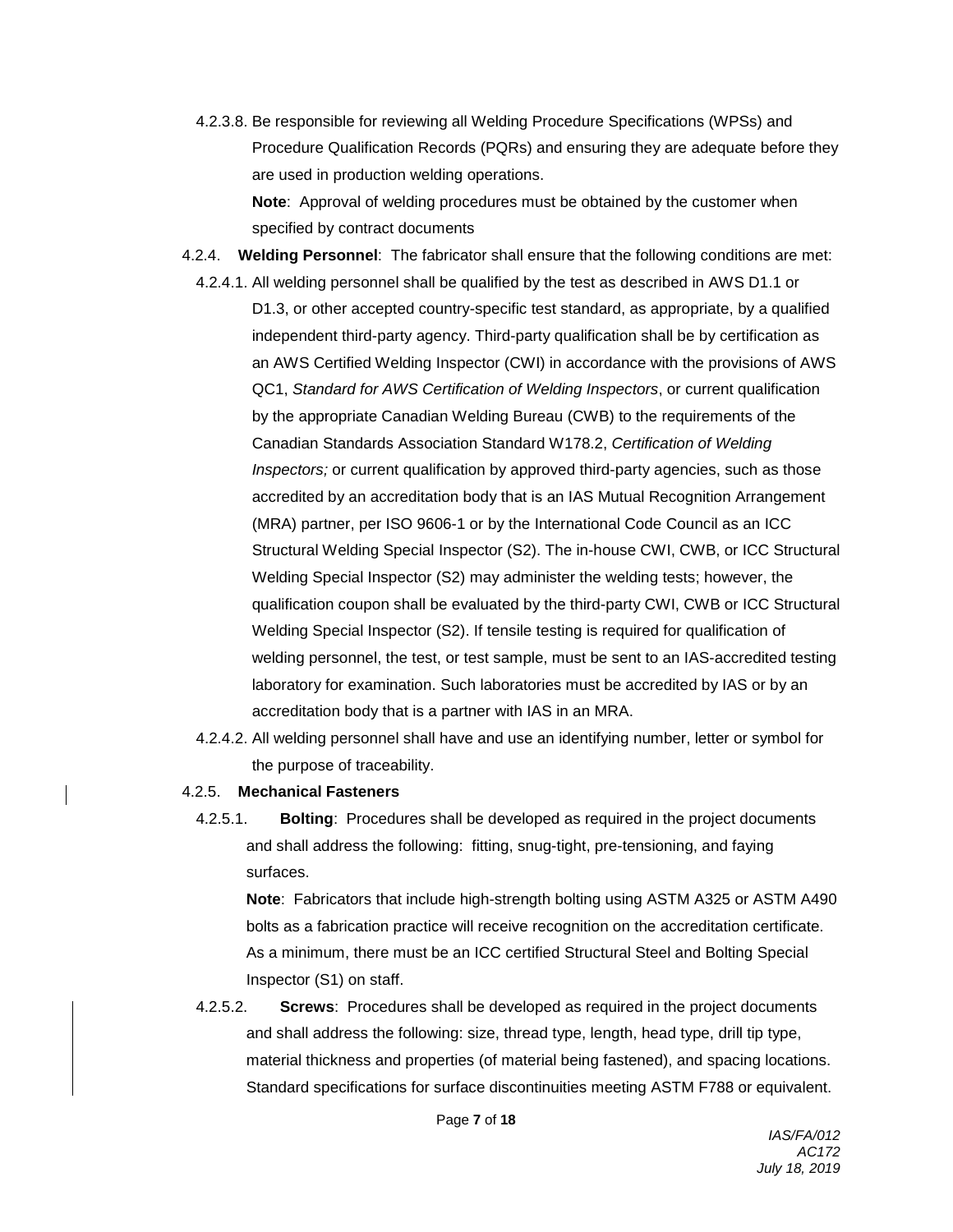**Note**: Fabricators that include the use of screws, provide verification of procedures being followed, all documentation which identify materials used, and reports of fabrication practices will receive recognition on the accreditation certificate.

4.2.6. **Nondestructive Testing**: Procedures shall be developed as required in the project documents.

**Note**: Fabricators that include nondestructive testing as a fabrication practice will receive recognition on the certificate of accreditation.

### 4.3. **Required Data**

The following information shall be included in the management system submittal:

- 4.3.1. The name of the fabrication facility, the physical street address, mailing address (if different), information of the person serving as the IAS contact (including the telephone number and e-mail address), and the telephone number of the fabrication facility.
- 4.3.2. A floor plan of the fabrication facility. The floor plan need not be to scale.
- 4.3.3. A list of major production equipment, including welding, burning, lifting and inspection equipment.
- 4.3.4. A list of typical items fabricated (e.g., beams, trusses, towers, signs, girders, etc.).
- 4.3.5. A copy of all WPSs for production welding. The WPSs shall be written to include essential and nonessential variables, in accordance with AWS D1.1, AWS D1.3, AASHTO/AWS D1.5, or AWS D1.8, as appropriate for the type of fabrication performed at the facility.
- 4.3.6. A copy of all PQRs for WPSs qualified by testing, when required. PQRs pertaining to AASHTO/AWS D1.5 must be current within the last five years. PQRs for the welding of fracture-critical members must be current within the last three years and must include the submerged arc welding process.
- 4.3.7. A list of qualified welding personnel, including their approved welding process, limitations to their qualifications and their identification marks.
- 4.3.8. Evidence that welding personnel are qualified by the test as described in AWS D1.1 or D1.3, or another accepted country-specific test standard, as appropriate, by a qualified independent third-party agency. Third-party qualification shall be by certification as an AWS Certified Welding Inspector (CWI) in accordance with the provisions of AWS QC1, *Standard for AWS Certification of Welding Inspectors*, or current qualification by the Canadian Welding Bureau (CWB) to the requirements of the Canadian Standards Association Standard W178.2, *Certification of Welding Inspectors,* or current qualification by approved third-party agencies, such as those accredited by an accreditation body that is a partner with IAS in an MRA, per ISO 9606-1 or by the International Code Council as a Structural Welding Special Inspector. The in-house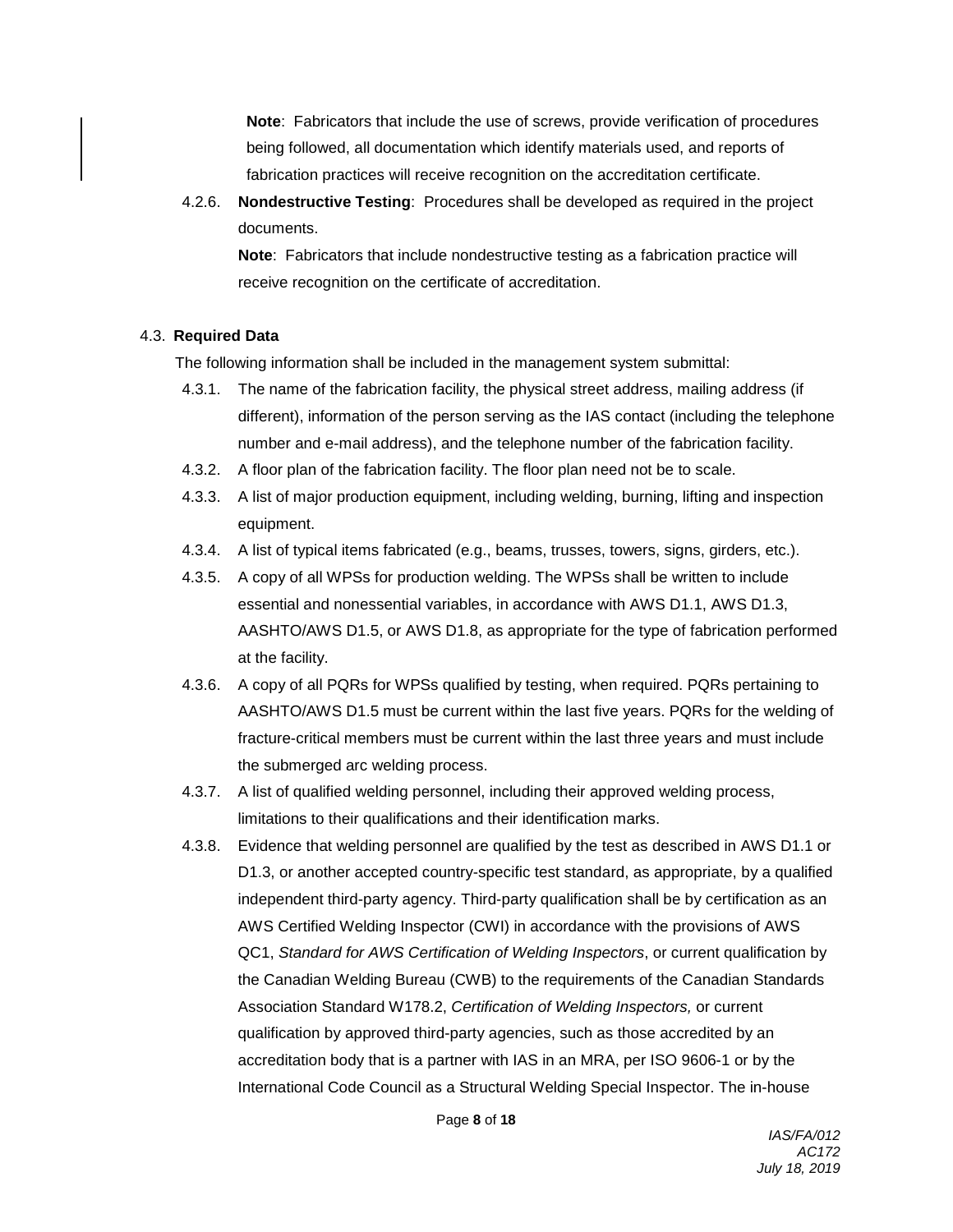CWI, CWB, or ICC Structural Welding Special Inspector may administer the welding tests; however, the qualification coupon shall be evaluated by the third-party CWI, CWB or ICC Structural Welding Special Inspector. If tensile testing is required for qualification of welding personnel, the test, or test sample, must be sent to an IASaccredited testing laboratory for examination. Such laboratories must be accredited by IAS or by an accreditation body that is a partner with IAS in an MRA.

- 4.3.9. The name and identifying number, letter or symbol of the in-house quality control inspector, for the purpose of traceability.
- 4.3.10. The name(s) of the deputy in-house QC inspector who assumes the position in the absence of the primary in-house QC person.
- 4.3.11. An organizational chart of the fabricator, including the names of the responsible quality manager/Designated Accreditation Representative. This chart must show the relationships among the CEO, project manager, quality manager, in-house quality control inspector, deputy in-house inspector, production manager and welding personnel.
- 4.3.12. A list of approved vendors, including any testing agencies employed to verify a WPS.
- 4.3.13. A list of test and measuring equipment.

**Note**: Test and measuring equipment must be calibrated and traceable to a national standard. The equipment list must include sufficient testing instruments to assure quality compliance as appropriate for the items being fabricated.

### 4.4. **Required Statements**

The following statements shall be provided in the management system submittal:

- 4.4.1. A quality policy statement that includes the following elements:
	- 4.4.1.1. All activities of the organization shall be directed in such a manner as to ensure that the quality requirements of AC172 will be met.
	- 4.4.1.2. The elements of the quality assurance program will be disseminated to all personnel assigned activities that affect the quality of the product.
- 4.4.2. The manual shall, at a minimum, be reviewed annually.
- 4.4.3. IAS will be notified, in writing, prior to any cancellation of the inspection agreement with the accredited inspection agency.
- 4.4.4. Copies of reports of inspections conducted by the inspection agency, if they note major quality control variations, will be forwarded by the fabricator to IAS within 10 days of the major deficiency being reported.
- 4.4.5. The fabricator will notify the inspection agency when the fabrication facility is to be closed for extended time periods other than for normally scheduled periods for maintenance or vacations or two or more weeks regardless of the circumstances of the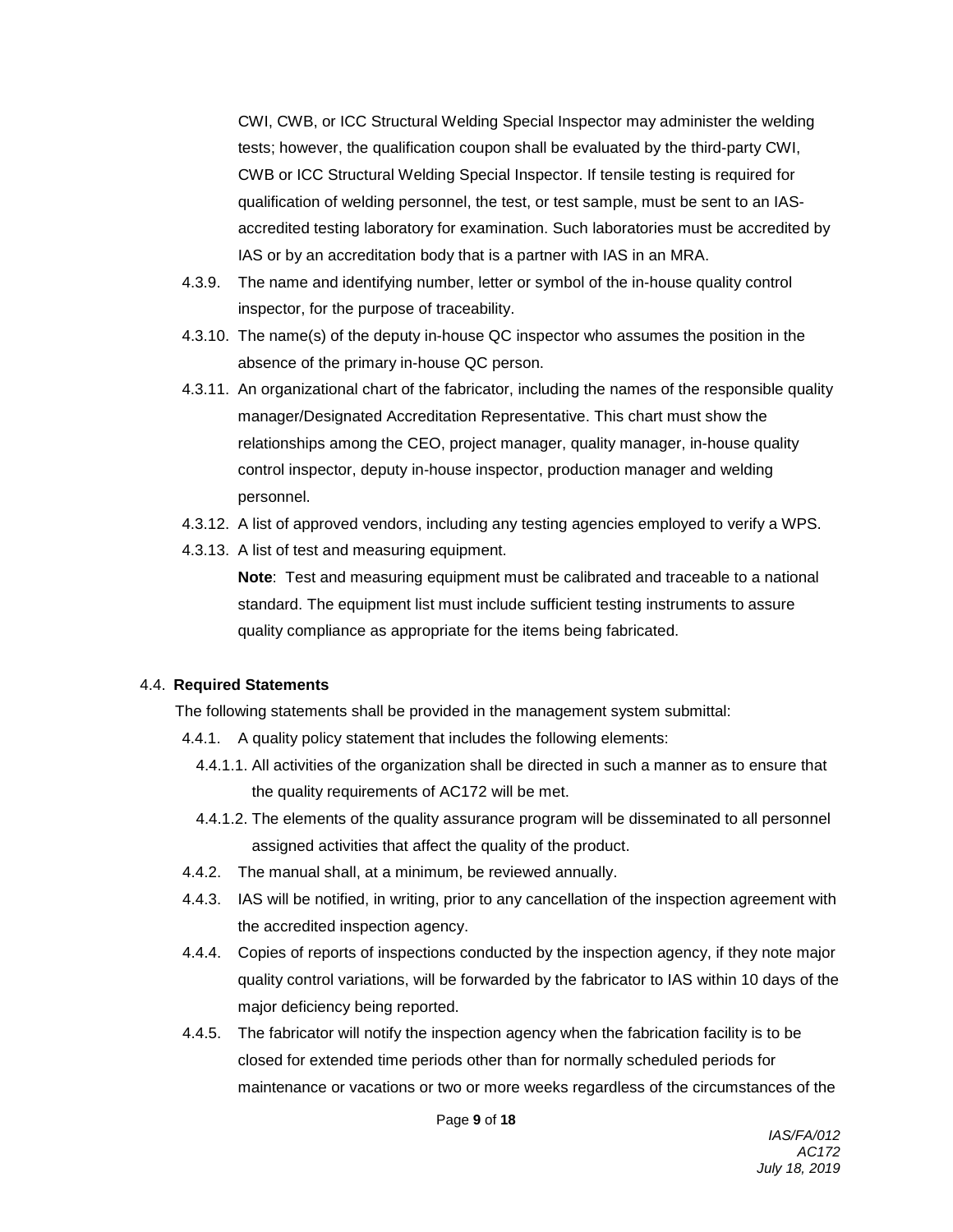closure. IAS and the inspection agency will be notified 10 days prior to resumption of operations.

- 4.4.6. IAS will be notified in writing by the fabricator and the inspection agency if unannounced, follow-up inspections have not been conducted by the inspection agency.
- 4.4.7. The fabricator will promptly investigate and respond to IAS or a building official when informed of complaints regarding the noncompliance of finished product with stated specifications.
- 4.4.8. IAS and the accredited inspection agency must be notified within 30 days of any changes in management personnel. As a minimum, this would include the president, general manager, project manager, purchasing manager, production manager, Designated Accreditation Representative, quality manager or principal engineer.

### 4.5. **Required Written Procedures**

The fabricator shall submit written procedures for the following:

4.5.1. **Contract Review**: Review of contract documents to ensure that the needed resources exist to fulfill the contract requirements. The contract review procedure must include provisions that assure the review is appropriate, that the product and service will meet the specifications and must include a provision for the approval of exceptions or change requests. Reviews shall be performed by personnel who have access to the appropriate information and have adequate knowledge of the requirements and must be approved by the quality manager/Designated Accreditation Representative.

Reference Appendix A of AC172 for the requirements of the Designated Accreditation Representative.

- 4.5.2. **Document Control**: Control of documents and data relating to the quality functions of the fabricator. This control must include the following:
	- 4.5.2.1. A document approval procedure.
	- 4.5.2.2. A procedure to ensure that only current, approved documents are used.
	- 4.5.2.3. A procedure to ensure that documents are available at all locations where necessary for the proper functioning of the management system.
	- 4.5.2.4. Information on how detail drawings are prepared and how revisions to contract documents and change orders are approved.

#### 4.5.3. **Purchasing**

4.5.3.1. Determining that purchased products will conform to specified requirements. The procedure must include a requirement that the type and grade of material be documented on the purchase order agreement.

Page **10** of **18**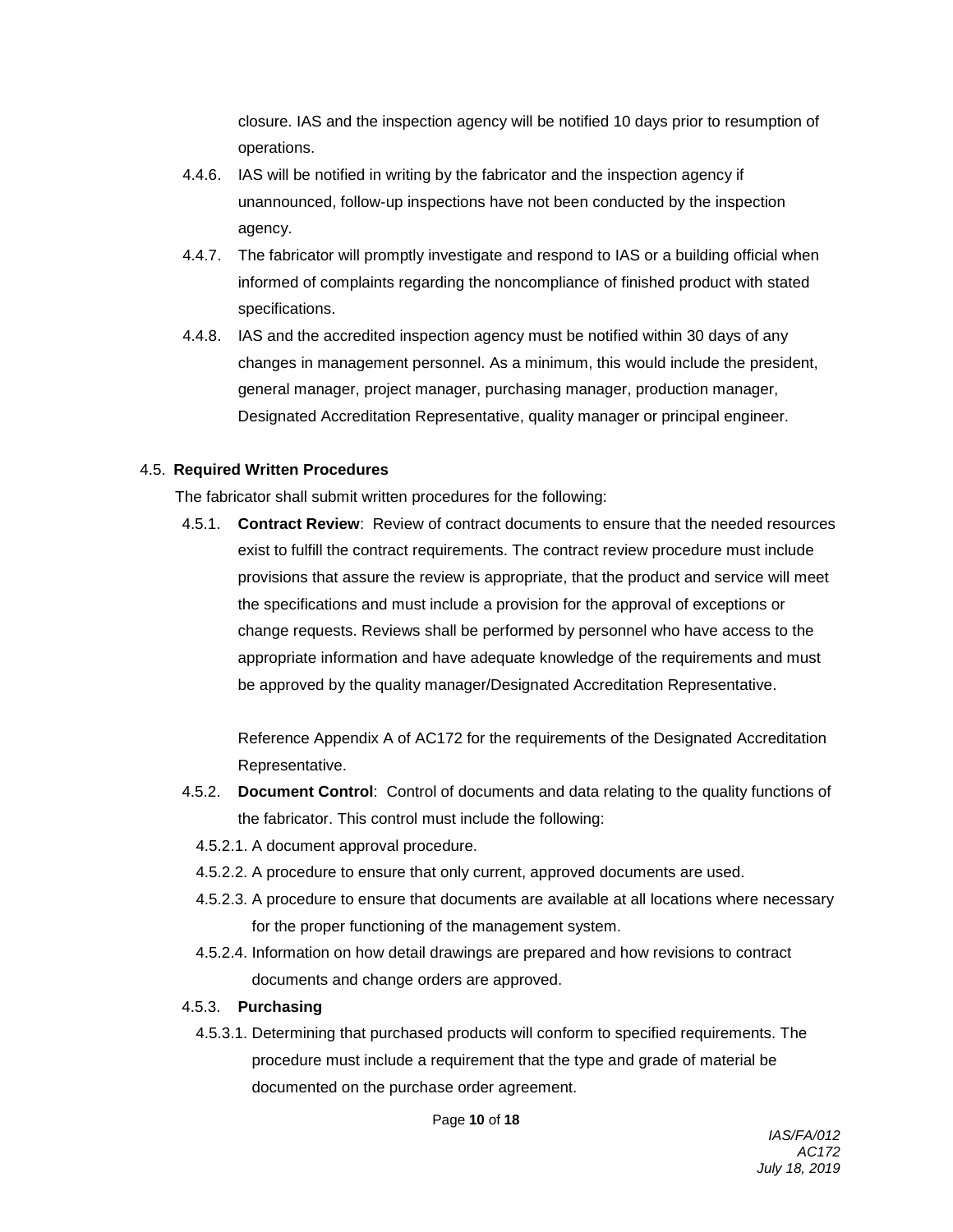4.5.3.2. Evaluation of subcontractors for their ability to meet subcontract requirements.

Evaluations may contain summaries or logs, but must include a means of quantifying and measuring the ability of the subcontractor or supplier to provide quality products or services consistent with the required contract documents. For projects requiring IAS accreditation, subcontract fabrication may be subcontracted only to fabrication facilities that are currently IAS-accredited.

**Note**: While IAS understands some organizations use the term "subcontractor" synonymously with "supplier," there is a difference, and both suppliers and subcontractors are required to be evaluated on an annual basis.

4.5.4. **Product Traceability**: The traceability procedure must describe the method used to ensure items are traceable as specified in the contract documents. Items that typically require traceability are materials and consumables that are incorporated into the final product. The project documents will determine if full materials traceability is required, however, the fabricator must have a procedure to meet the project needs for the type of fabrication performed. In addition to project requirement needs, the fabricator, as a minimum, must have in their control traceability of the finished product to incoming materials, certified welders, inspector, plans and specifications. The procedure must make provision for documentation of this traceability on inspection forms or on a controlled copy of the detail drawing.

**Note**: Material traceability to heat number, unless otherwise required by contract documents, is limited to main members and does not include items such as stiffeners.

- 4.5.5. **Process Control**: There must be a procedure that identifies how process control is communicated to appropriate personnel. Process control includes procedures such as cutting or saw operations, fitting and welding of the material, cambering and coating. Examples of forms used in the process control procedure are cut lists, standard drawings or detail drawings. The procedure must describe the fabricator's method of communicating and establishing priorities of such operations.
- 4.5.6. **Inspection and Testing**: The inspection procedure shall include provisions for receipt, in-process and final inspections as appropriate to provide a level of assurance that products are manufactured in accordance with contract documents by qualified personnel. Final inspections shall include a record of the results and resolution of nonconformances identified by subsequent inspections. As a minimum, inspection procedures include the following:
	- 4.5.6.1. Receiving inspection of incoming materials to the required specification, including review of mill test reports and certificates of conformance to ensure compliance with contract documents.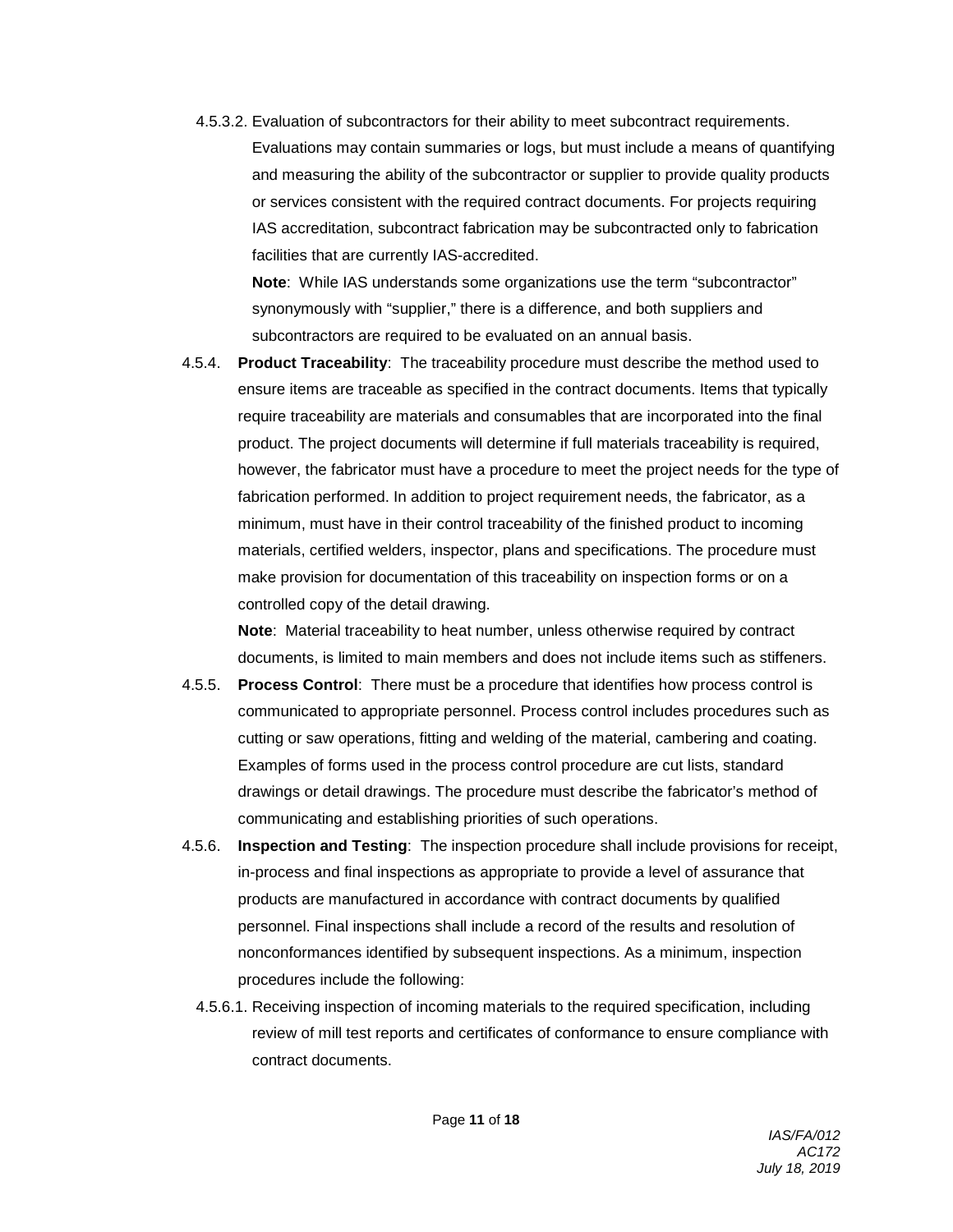4.5.6.2. In-process inspection for workmanship that can affect subsequent operations.

(Examples of in-process inspections are nondestructive testing of welds that will be hidden or out of reach during the final inspection, visual examination of fit-up tolerances that will not be visible after welding, areas requiring coatings that will not be accessible during final inspection, monitoring of welding and bolting operations, as appropriate.) Welding process inspections on multiple pass welds must ensure that proper preheat and interpass temperatures are maintained, and that the finished welds are of the proper size, without flaws, undercuts, inclusions or porosity.

4.5.6.3. Final inspection includes documented acceptance of all workmanship performed, including materials, welding, bolting, fitting operations, and coatings.

All final welds are to be accepted under the direction of the in-house CWI, CWB or ICC Structural Welding Special Inspector.

- 4.5.7. **Control of Inspection, Measuring and Test Equipment**: There must be a maintenance schedule, including calibration procedures for testing equipment. Wherever possible, calibration services shall be provided by a calibration laboratory accredited by IAS or by an accreditation body that is a partner with IAS in an MRA. **Note**: It is recognized there may not be nationally recognized standards available for unique testing equipment. When such instances exist, calibration procedures must be in compliance with manufacturer's recommendations to the extent that such testing equipment is calibrated to ensure consistency with the required measuring capabilities. It is the fabricator's responsibility to ensure that such testing equipment is approved prior to use.
- 4.5.8. **Control of Nonconforming Workmanship**: Procedures shall be established for identifying, documenting and assigning the disposition of nonconforming items.
- 4.5.9. **Corrective Action**: Procedure for corrective action shall include investigating, documenting and correcting nonconformances. The procedure must include a provision to preclude repetition.
- 4.5.10. **Handling, Storage and Delivery Procedure**: Procedure shall include identifying and storing of incoming materials and finished products as appropriate to minimize damage and deterioration.
- 4.5.11. **Internal Audits**: The fabricator shall identify the frequency, method of documentation and the content of internal audits to determine the effectiveness of the management system. Audits shall include a summary that compares the most recent audit to the previous audit and include the elements of AC172.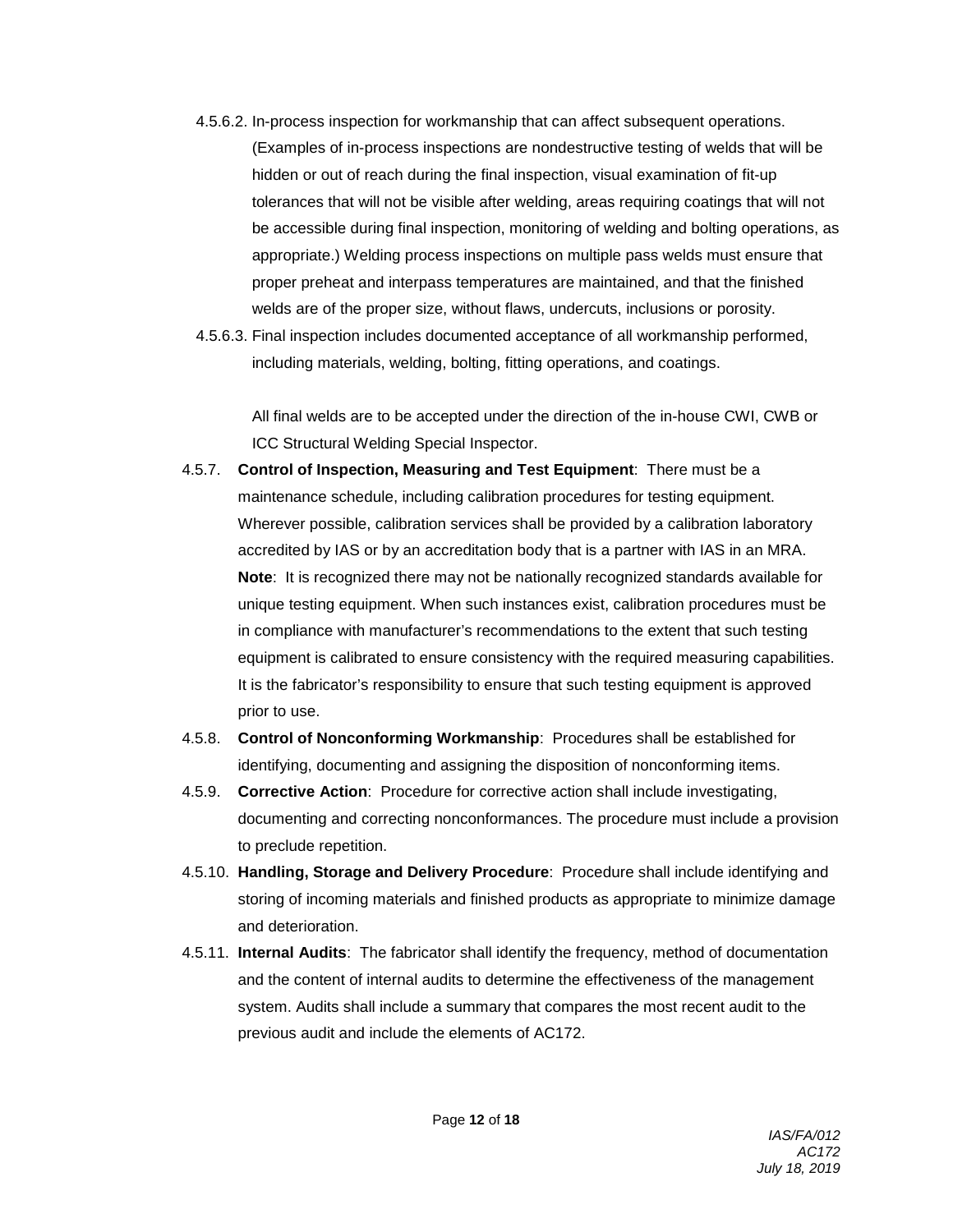- 4.5.12. **Control of Quality Records**: The fabricator must determine methods for storing, maintaining and accessing quality records for a minimum of two years. Quality records must include the following:
	- 4.5.12.1. Contract review documents.
	- 4.5.12.2. Completed in-house quality inspection reports, forms, and checklists.
	- 4.5.12.3. Manufacturer test reports and certificates of compliance from vendors, for incoming materials and consumables.
	- 4.5.12.4. Copies of inspection reports by the inspection agency.
	- 4.5.12.5. Records of internal audits.
	- 4.5.12.6. Training records.
	- 4.5.12.7. Evaluations of vendors and subcontractors.
- 4.5.13. **Training**: There must be a procedure for the training of personnel who have an effect on the quality of the finished product. The procedure must include provision for maintaining current personnel qualifications. As a minimum, there must be training requirements established for project managers, detailers, inspectors, welders, fitters and painters.

# **Appendix A — Qualifications for Designated Accreditation Representative**

#### 4.6. **Scope**

International Accreditation Service, Inc. (IAS), has established a Designated Accreditation Representative (DAR) and a Designated Accreditation Representative Deputy (DARD) requirement for quality assurance and quality control (QA/QC) personnel. It is the responsibility of the fabricator to designate a DAR and a DARD as described in Sections 2.4 and 2.5 to carry out the responsibilities under Section 4.8 below.

#### 4.7. **Introduction**

Evaluations of DAR and DARD candidates are performed during an on-site joint review of a fabricator inspection program by IAS and the fabricator's accredited inspection agency.

#### 4.8. **General Requirements for Designated Accreditation Representative**

- 4.8.1. The DAR/DARD must successfully demonstrate his/her knowledge of the management system and technical operations of the fabricator, including an assessment of his/her general, practical and specific knowledge pertinent to the fabricator's current project documents.
- 4.8.2. The DAR must report directly to the highest level of management within the organization and must have stop-work authority.

Page **13** of **18**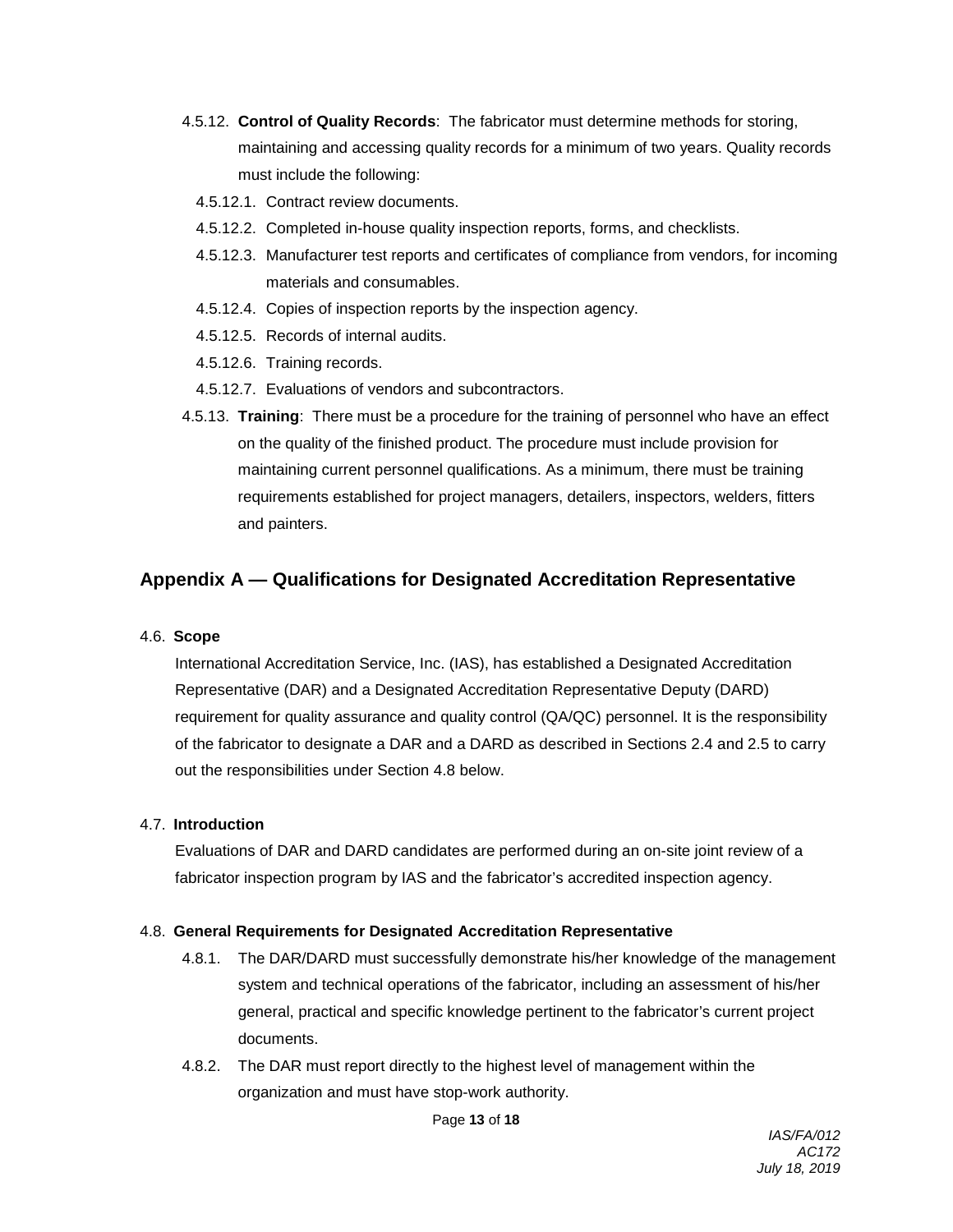- 4.8.3. The DARD will report to the DAR. In the absence of the DAR, the DARD must report directly to the highest level of management within the organization and must have stopwork authority.
- 4.8.4. The DAR must be able to conduct effective internal audits, identify performance indicators and recommend corrective actions. The purpose of these activities is to evaluate the overall effectiveness of the documented management system. At a minimum, the DAR must be able to perform the duties outlined in Sections 4.8.4.1, 4.8.4.2 and 4.8.4.3.
	- 4.8.4.1. The ability to understand trend analysis measurements. Trend analyses must clearly show the direction that an activity is taking over time, to decide if corrective action is required. For example, trend analyses may be plotted to show whether costs are increasing or decreasing, if errors are declining or increasing, or if any number of factors being measured and plotted are meeting desired quality levels.
	- 4.8.4.2. The ability to develop, implement and document staff training.
	- 4.8.4.3. The ability to develop and implement quality plans, including generation of appropriate documentation.

**Note**: Although specific assignments may be delegated to a DARD, it will be the responsibility of the DAR to determine that a fabricator's management system has been successfully executed in accordance with contract documents.

- 4.8.5. The DAR must demonstrate competent knowledge of structural steel fabrication and inspection practices that are pertinent to products that are manufactured by the fabricator. Mandatory knowledge may include, but is not limited to: developing and implementing procedures for detailing, procurement, bolting, welding, inspection and nondestructive testing; operational procedures that include sawing, shearing, drilling and fitting practices, coatings, packaging, handling, and shipping of structural steel and/or their components. The submitted procedures must include inspection requirements as appropriate to assure compliance and implementation.
- 4.8.6. Fabricators must notify IAS within 10 days of the termination of employment of the DAR. Termination of the DAR may affect the fabricator's accreditation status with IAS until IAS has evaluated and approved the company's DAR replacement.
- 4.8.7. DAR status is not transferable from one company to another. It may be suspended upon extended leave of absence or other circumstances that prevent the DAR from performing his/her duties.

### 4.9. **Specific Requirements for Designated Accreditation Representative**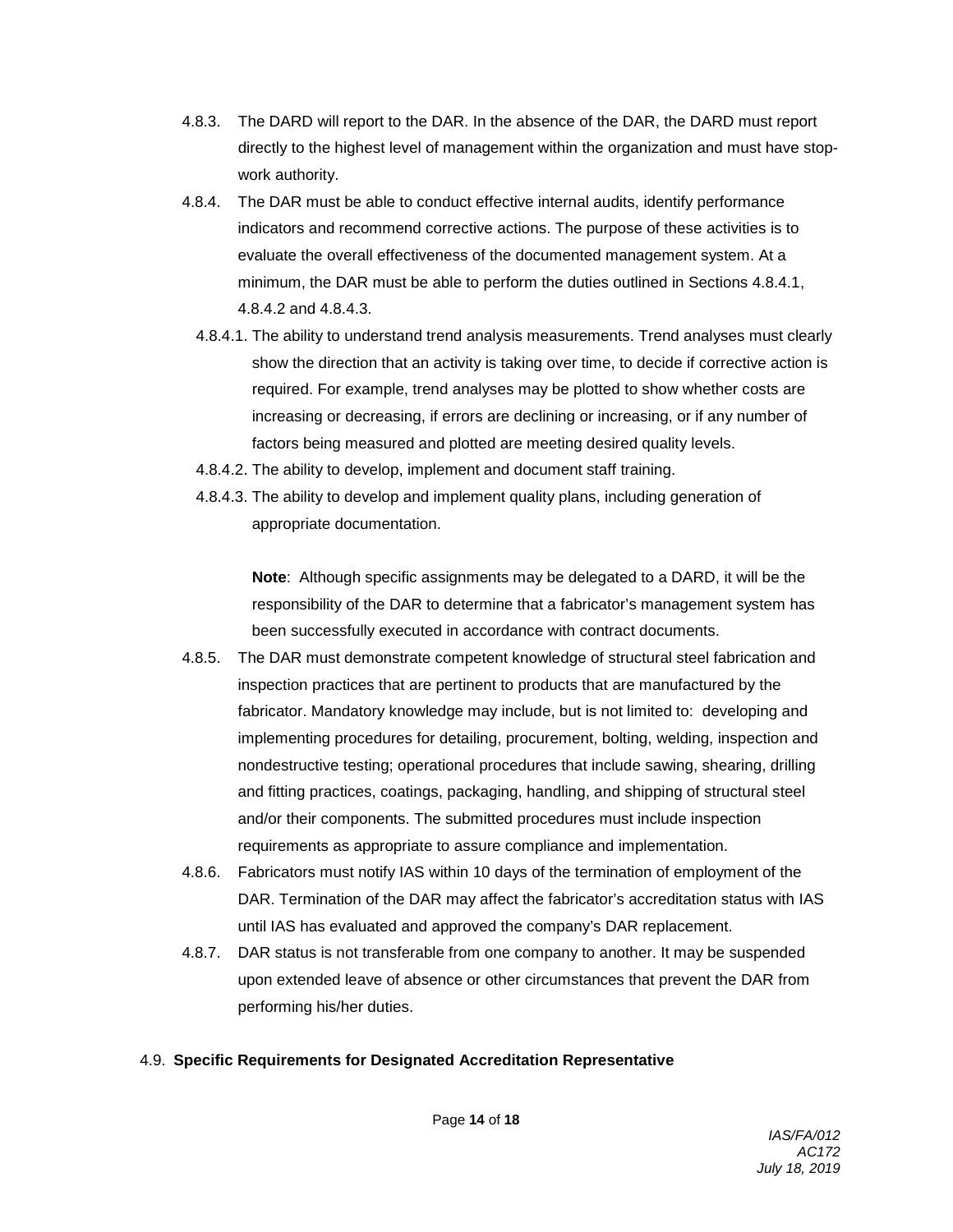The DAR must demonstrate knowledge through a combination of education, training and experience of the latest editions of established codes and standards as appropriate to the fabrication of structural steel members and their components. Applicable documents may include, but are not limited to, the following:

- 4.9.1. *International Building Code* Chapter 17 and Chapter 22.
- 4.9.2. AWS D1.1, AWS D1.3 or AWS D1.8 Standards as applicable for the type of fabrication performed at the facility.
- 4.9.3. AWS A2.4, Symbols.
- 4.9.4. AWS A3.0, Terms and Definitions.
- 4.9.5. AISC Code of Standard Practice.
- 4.9.6. SSPC Painting Manual, Volume 1, Good Painting Practice.
- 4.9.7. SSPC Painting Manual, Volume 2, Systems and Specifications.
- 4.9.8. AISC Detailing for Steel Construction.
- 4.9.9. American Society for Non-Destructive Testing, (ASNT) SNT-TC-1A, CP-189 and ASNT Central Certification Program (ACCP).
- 4.9.10. ASTM International (relevant standards).
- 4.9.11. Research Council on Structural Connections (RCSC) Specifications for Structural Joints Using ASTM A 325 or A 490 Bolts.
- 4.9.12. Project specifications/contract documents for the current fabrication performed at the facility.
- 4.9.13. AWS A5.18, Specification for Carbon Steel Electrodes and Rods for Gas Shielded Arc Welding.

#### 4.10. **Control of Required Procedures**

4.10.1. **Contract Review**: The DAR must ensure that contract quality requirements are met. The DAR will be responsible for reviewing any instructions and/or procedures relative to activities affecting quality to determine if they are properly understood and implemented.

As a minimum, the following elements must be documented to ensure that contract reviews are managed, controlled, and successfully implemented and communicated to appropriate personnel:

- 4.10.1.1. Quality plans to ensure that fabrication conforms to the most recent project specifications. Quality plans shall include proprietary buy-out items and subcontract fabrication. Project specifications include design drawings, detail drawings, and other related documents.
- 4.10.1.2. At a minimum, quality plans shall address the following: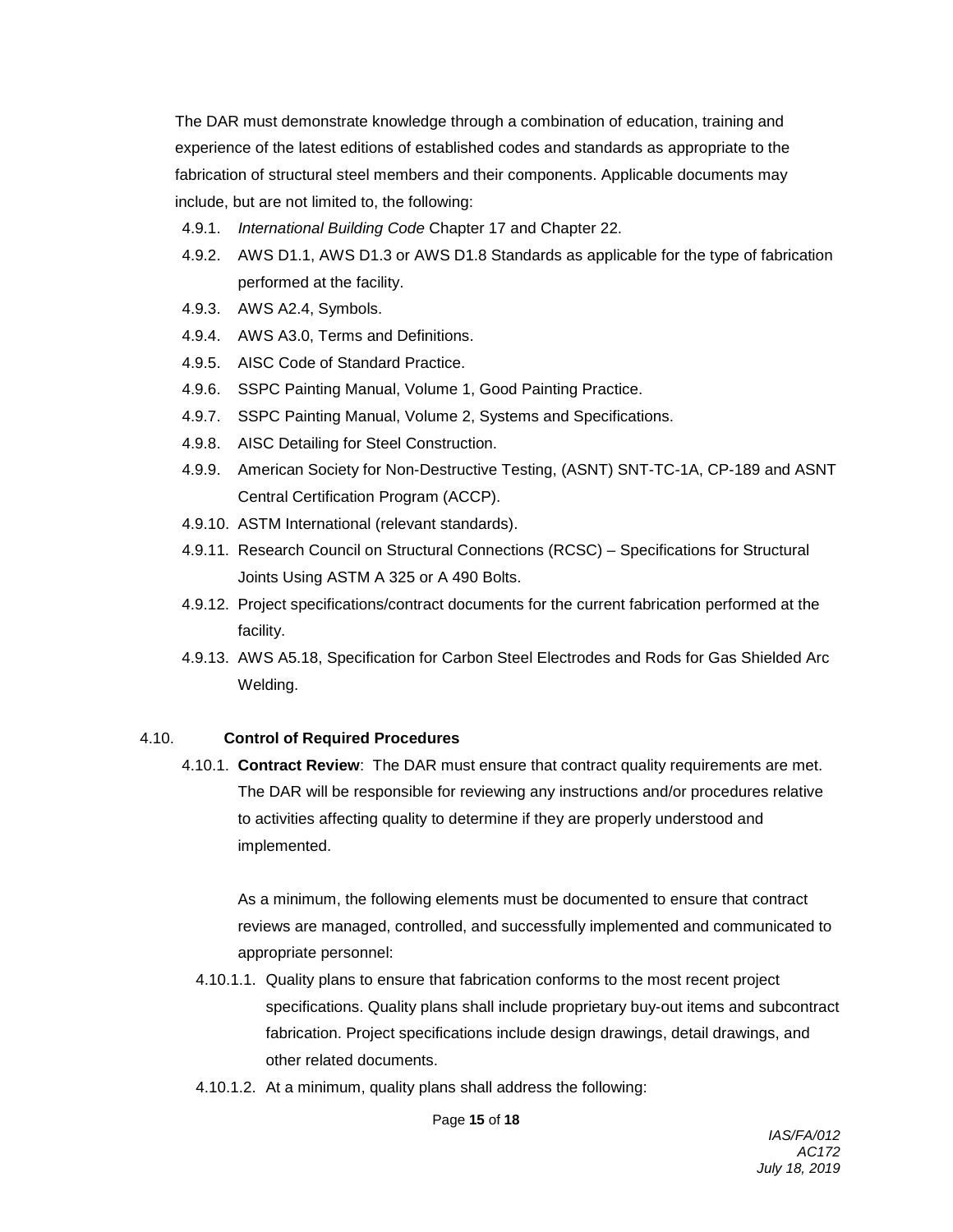- 4.10.1.2.1. Material: ASTM grade and type, AWS filler metal classification
	- 4.10.1.2.1.1. Origin of materials
	- 4.10.1.2.1.2. Substitution requirements
	- 4.10.1.2.1.3. Material test report requirements
- 4.10.1.2.2. Workmanship
	- 4.10.1.2.2.1. Cutting of plates or shapes
	- 4.10.1.2.2.2. Drilling or punching of holes:
		- 4.10.1.2.2.2.1. Edge distance
		- 4.10.1.2.2.2.2. Repair of mislocated holes
	- 4.10.1.2.2.3. Welding requirements:
		- 4.10.1.2.2.3.1. Welding procedure specifications
		- 4.10.1.2.2.3.2. Control consumables
	- 4.10.1.2.2.4. Cambering, bending, straightening
	- 4.10.1.2.2.5. Dimensional tolerances
- 4.10.1.2.3. Coating/painting/galvanizing:
	- 4.10.1.2.3.1. Surface preparation
	- 4.10.1.2.3.2. Manufacture and type of coating
	- 4.10.1.2.3.3. Application of coating
- 4.10.1.2.4. Required inspections and sequence of inspections to verify conformance of an item or activity to specified requirements.
	- 4.10.1.2.4.1. Procedures:
		- 4.10.1.2.4.1.1. Receiving inspection procedures
		- 4.10.1.2.4.1.2. In-process inspection procedures
		- 4.10.1.2.4.1.3. Final inspection procedures
		- 4.10.1.2.4.1.4. Records and reports
	- 4.10.1.2.4.2. Nondestructive testing requirements
- 4.10.1.2.5. Acceptance criteria for inspections required in the contract documents for the scope of the project.
- 4.10.1.2.6. Shipping, packaging and handling requirements.
- 4.10.2. **Document Control**: The Designated Accreditation Representative shall be responsible to ensure that only current, approved documents are used and to ensure that appropriate documents are available at all locations where necessary for the proper functioning of the management system. Document control must encompass the following elements:
	- 4.10.2.1. Controlled receipt of bid documents, specifications and revisions.
	- 4.10.2.2. Approval of working (detail) drawings prior to issuing to persons using them as work instructions.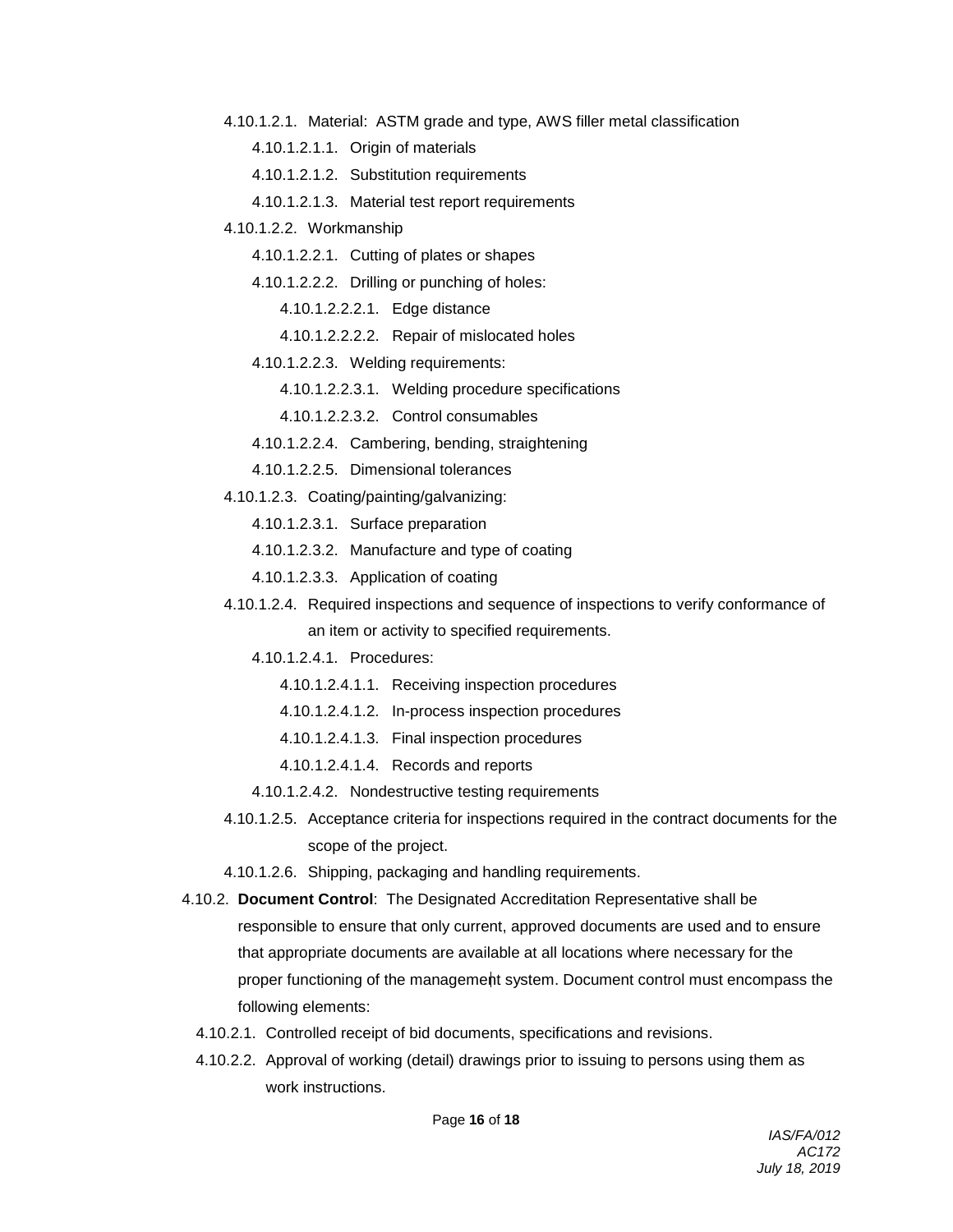- 4.10.2.3. Approval of revisions, including a method for revision control to assure the latest revision is available and used by appropriate personnel.
- 4.10.2.4. Approval of change orders.
- 4.10.2.5. Documentation of back charges, including the root cause of the problem.
- 4.10.2.6. Records of complaints.

### 4.11. **Education and Experience: Designated Accreditation Representative**

Personnel shall be qualified based on appropriate education, training and experience. Education and training must be such that the DAR is competent to take full charge of his/her responsibilities under the IAS DAR program. Training requirements are based on the standards referenced in Section 4.9 and Table I.

### 4.12. **Education and Experience: Designated Accreditation Representative Deputy**

Personnel shall be qualified based on appropriate education, training and experience. Education and training must be such that the DARD is competent to take full charge of his/her responsibilities under this program. Training requirements are based on the standards referenced in Section 4.9 and Table I

### **5. ADDITIONAL INFORMATION (AS APPLICABLE)**

- 5.1. AWS B5.1, Specification for Qualification of Welding Inspectors.
- 5.2. AWS B5.17, Specification for the Qualification of Welding Fabricators.
- 5.3. ANSI/AISC 341, Seismic Provisions for Structural Steel Buildings.
- 5.4. ANSI/AISC 360, Specification for Structural Steel Buildings.
- 5.5. CSA W47.1 Certification of companies for fusion welding of steel.

# **6. LINKS TO ADDITIONAL REFERENCES**

- 6.1. IAS [www.iasonline.org](http://www.iasonline.org/)
- 6.2. International Code Council [www.iccsafe.org](http://www.iccsafe.org/)